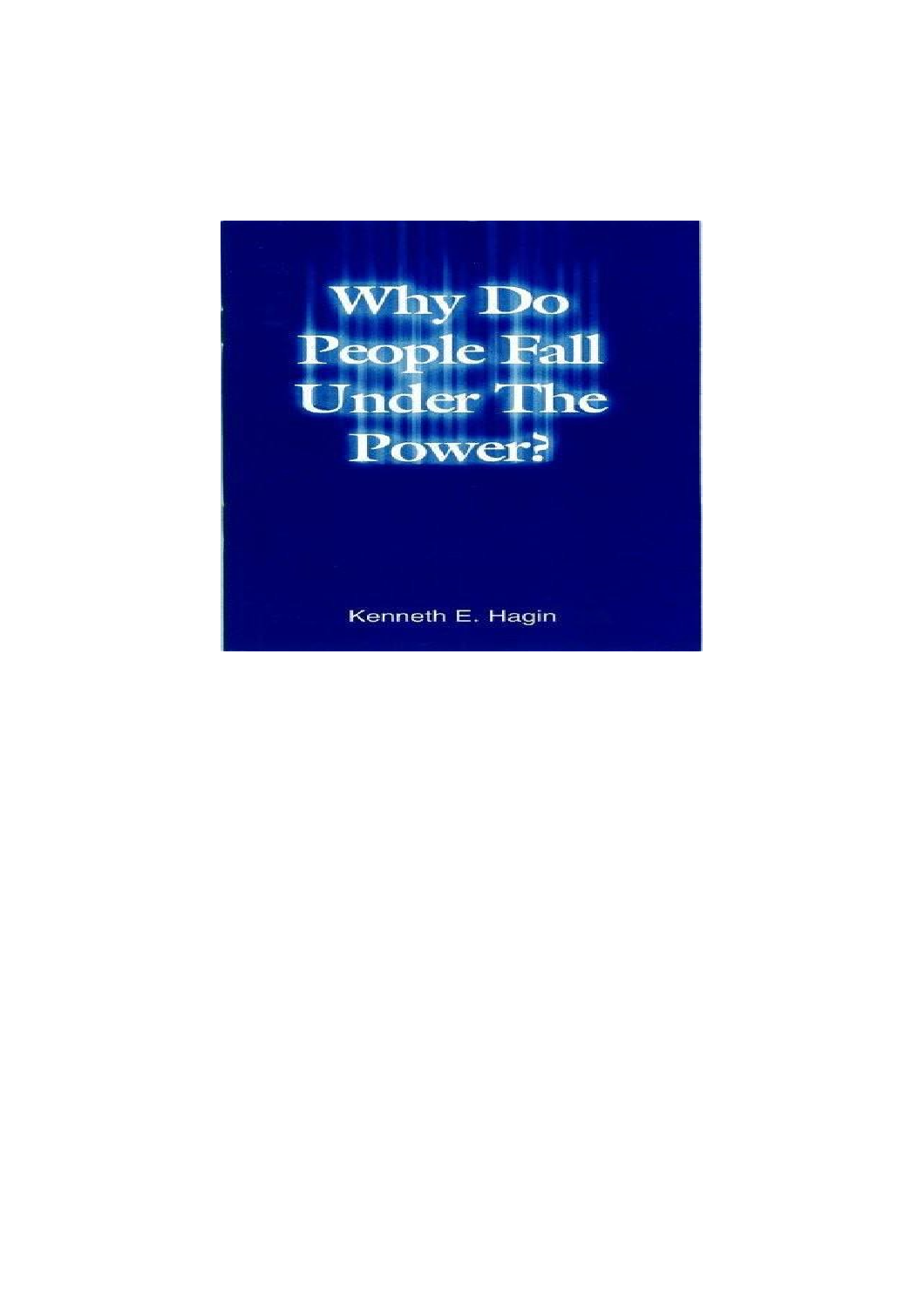### **Why Do People Fall Under the Power?**

By Kenneth E. Hagin

# **Contents**

- 1 Historical Background
- 2 Manifestations in My Meetings
- 3 Scriptural References

#### A Sinner's Prayer to Receive Jesus as Savior

#### **Chapter 1**

# **HISTORICAL BACKGROUND**

Electricity has been here since God created the universe, but men didn't know it for thousands of years. Even after they discovered it, they didn't know how to harness it and put it to work. That took more years of work and discovery. Today we enjoy the results of those discoveries—yet that power was always here.

Electricity is God's power in the *natural realm*—He is the author of everything in the natural. The Holy Spirit is God's power in the spiritual realm.

I've gotten hold of God's natural power, electricity, and it shook me till my teeth rattled and my hair seemed to stand on end.

A few times it knocked me down. I didn't have any choice about it; I just fell on my knees. I had gotten hold of an unseen power. It was not unfelt—but it was unseen and unheard.

In the Spirit realm there is a *supernatural* power of God which is unseen and unheard. Do you suppose it is any less powerful than electricity? No, it is not.

Why do people fall under the power of God? When the natural comes into contact with the supernatural—something has to give.

Church history records that in every great move of God's power and Spirit—people fell. Half the New Testament is written by Paul, a fellow who fell under the power.

At times in the meetings of John Wesley, founder of Methodism, hundreds of people would "fall under the power," as it came to be known. I read his account of the first time he ever saw this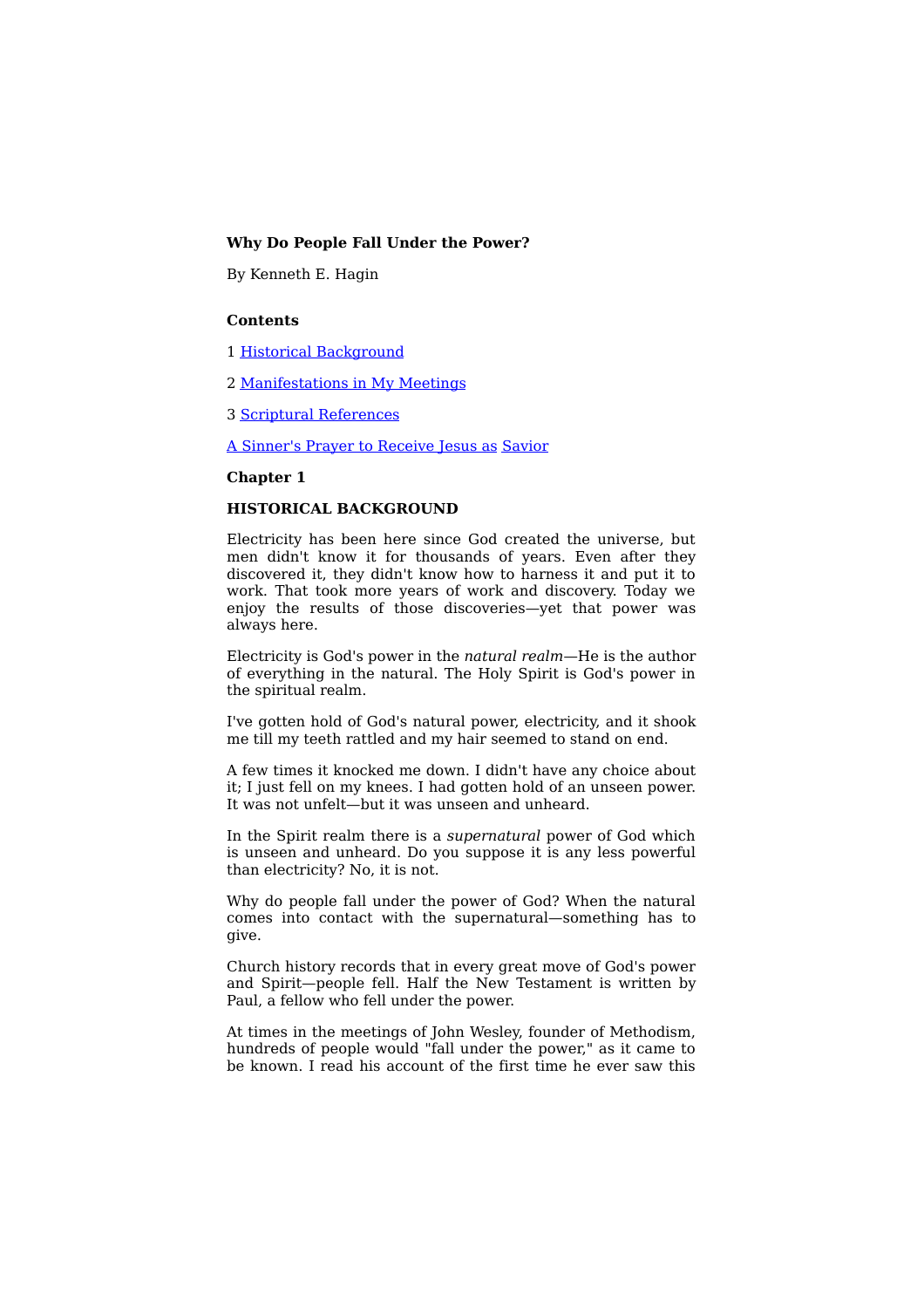manifestation.

Right in the middle of his sermon, a woman sitting next to the aisle on the front row suddenly pitched out of the pew face forward onto the floor. Wesley thought she had fainted. Stopping his message, he said,

"Is there a doctor in the house?"

Three doctors came forward and examined her. "There is something peculiar about this," they concluded. "It doesn't seem to be a physical thing. Her heart, her pulse, her respiration are normal, but she seems to be under some kind of power or spell."

At this, a hypnotist asked permission to examine her. "I gave him leave," the Englishman Wesley wrote. But after trying unsuccessfully to bring her around, the hypnotist said, "I don't know what this is. It isn't hypnotism, but it is some kind of spell."

Some of the congregation began to ask.

"Is it the devil?" And others asked, "Is it the Lord?"

"I don't know," Wesley said, "but when she comes out of it, whoever did it will get the glory."

So they waited. Wesley did not resume his sermon. They just waited. After about 45 minutes, she began to stir. The first thing she said was, "Praise the Lord! Glory to God!"

"It's the Lord! It's the Lord!" Wesley shouted, and the Lord got the praise for it.

When the woman regained her composure, she told them Jesus had appeared to her and had taken her to heaven. She recited all she had seen, and all were blessed and praised God.

In Charles Finney's autobiography, he tells of the first time it happened in his meetings. He was Presbyterian at the time.

One Sunday afternoon in Utica, New York, he had been preaching about 15 minutes when people started falling off their seats onto the floor. They fell like dead men. In a little while, 400 people were on the floor under the power of God. Finney learned later those people were unsaved—but they all got saved that day.

George Whitfield was a co-laborer with John Wesley. When he would preach, the power would fall and people would fall. This is a historical fact.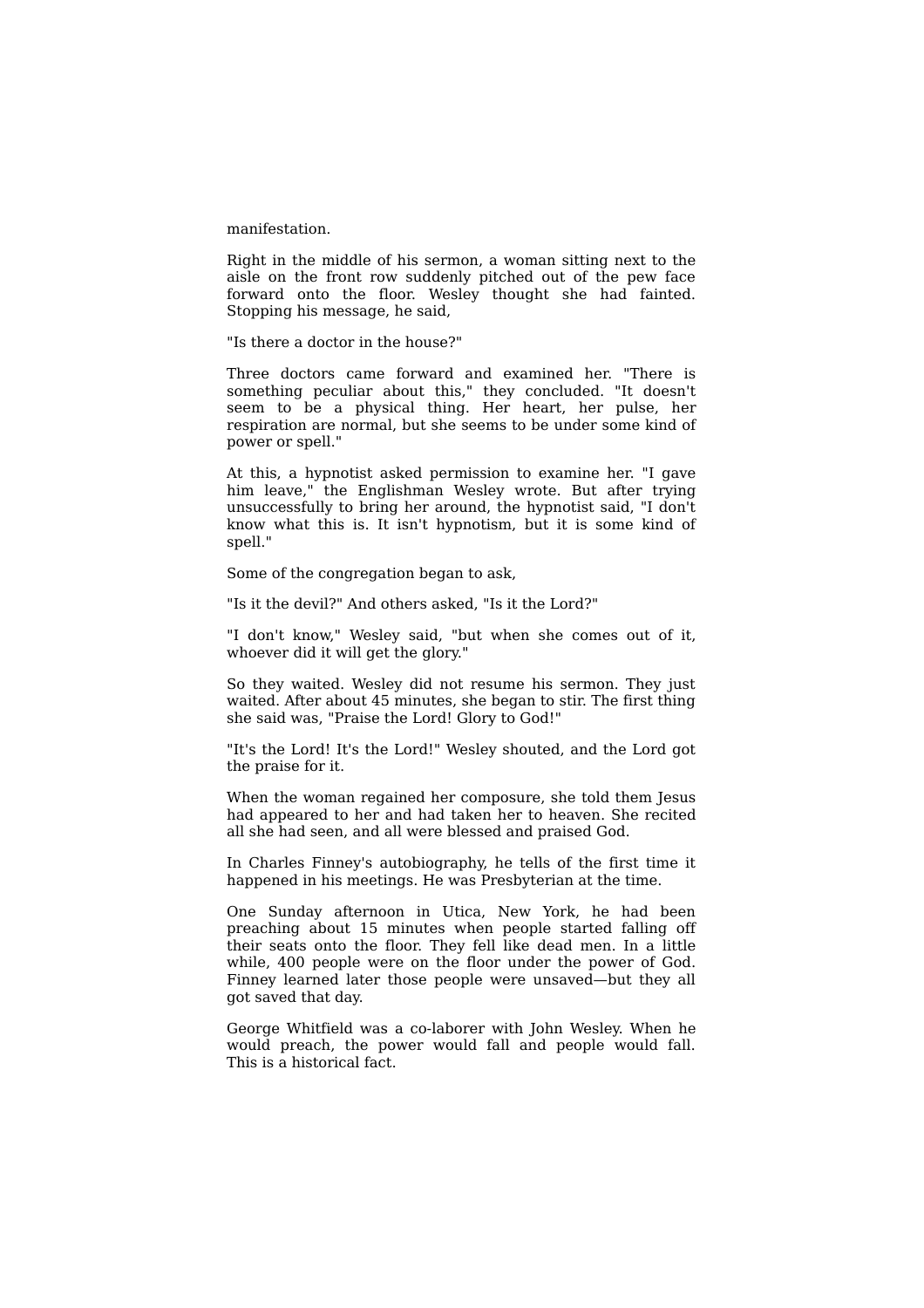One time Whitfield was preaching on the court house square in Boston, Massachusetts. Some young men had climbed up in trees. Before he started to preach, he said, "You fellows come down out of those trees, because when I start preaching, the power will fall and you'll fall." They came down, he began preaching, and people started falling all over the square. It's a historical fact.

Did you ever read the autobiography of Peter Cartwright, the Methodist preacher?

He was a big fellow, about six feet four, and wore cowboy boots. In his time they were settling the country from the East to the West over into Tennessee and Kentucky and on over into Missouri. He preached in campmeetings and people would fall under the power.

He said on one occasion, he was heading East over the mountains from Virginia to conduct a campmeeting. He was traveling on horseback and came to an inn where he stopped for the night. At the inn they were having a dance. Now, these Wesleyan Methodists were old-time holiness people who didn't go to public dances. But the Spirit of God told Cartwright to go.

He said, "I got there a little bit before it started, and just stood against the wall while they were playing their fiddles, getting timed up.

"Soon a young lady came over and asked me to dance because I was a stranger. So I said, 'Why, yes.' I walked out to the middle of the floor and didn't know until I got out there what God wanted me to do. But then He showed me. I took hold of each one of her wrists and held them in my hands, and I boomed out loud, 'Let's pray!'

"I fell on my knees and started praying at the top of my voice. I said, 'My God, save this bunch of heathens!' I prayed for each fiddler and each dancer. While I had my eyes closed, I heard a thud. Somebody had hit the floor; they'd fallen under the power. I kept on praying and heard another thud.

Soon they all started falling—just went slap, slap, slap. I opened my eyes and everyone was on the floor."

We need meetings like that today.

Everyone there got saved.

Why do those things happen?

Man without God is spiritually dead.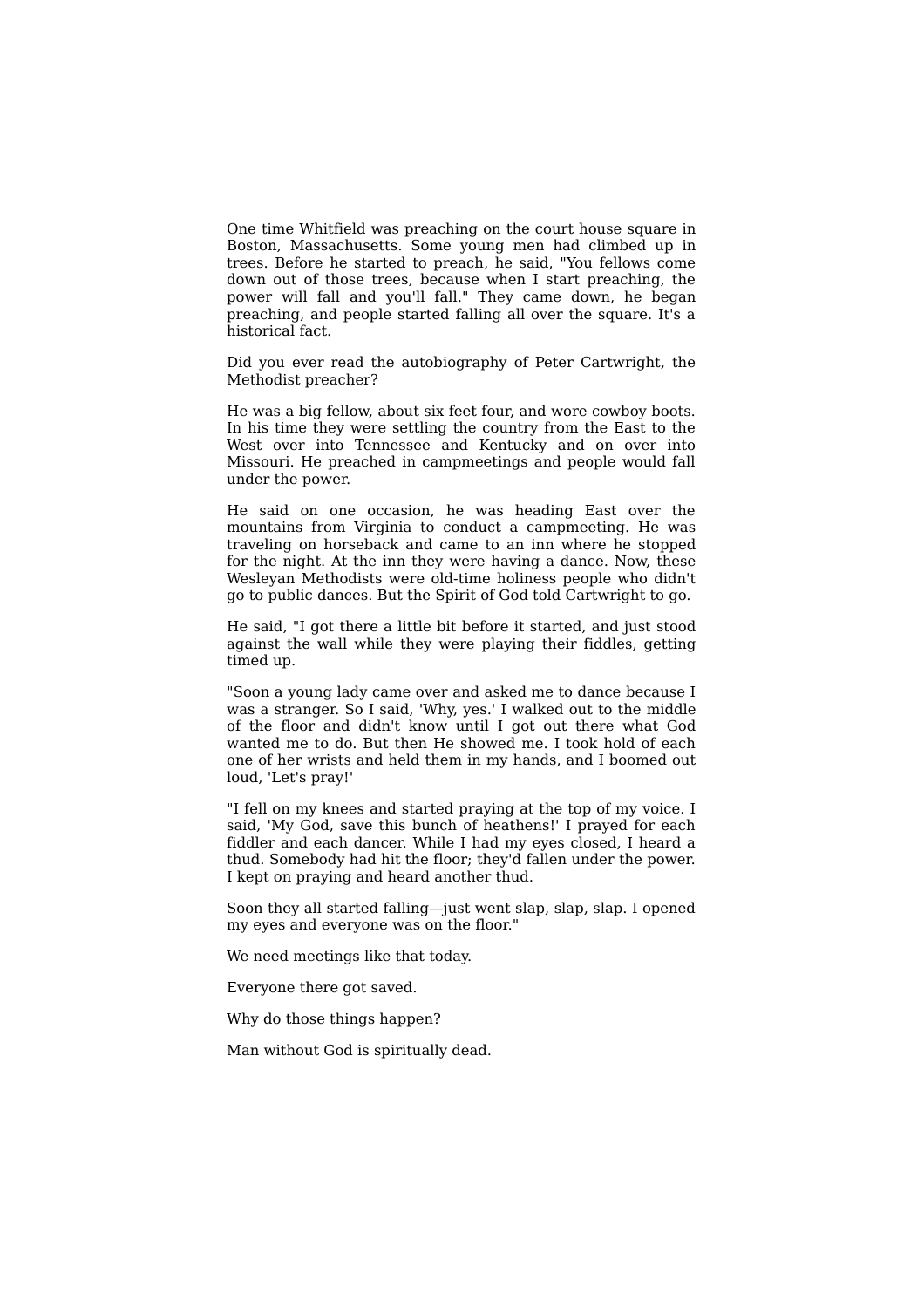That's the reason God sent Jesus down here. Jesus said, *"He that hath seen me hath seen the Father"* (John 14:9). When Jesus came, man could see Him with his physical senses. He could hear Him talk with his physical ears. The disciples and those close to Him could feel Him; they could handle Him (1 John 1:1). The miracles He did could be seen. People could see God at work.

We cannot see the Holy Spirit any more than we can see the wind, but we see the results of the wind. God does some things in this sense realm so people can see. He demonstrates His power to let people know that He is at work.

#### **Chapter 2**

#### **MANIFESTATIONS IN MY MEETINGS**

Spiritual manifestations were new to me in 1939. I had been filled with the Spirit less than two years. We were holding a meeting in Farmersville, Texas, and there were some mighty movings of God in that meeting.

One night a 16-year-old girl was filled with the Spirit, spoke with other tongues, went into a spirit of intercession, and then with her hands raised, stood in one spot eight hours and 40 minutes. She never batted an eye and never shifted her weight from foot to foot.

It was January, and she was standing away from the stove. Her mother, concerned about her getting cold, asked if it would be all right to move her nearer to the stove, which was in the center of the room.

"I don't know," I said. I had never seen anything like it.

The pastor, who weighed 250 pounds, said, "Brother Hagin, you get under one of her elbows, and I'll get under the other, and we'll scoot her closer to the heat."

But she could not be moved. It was as if she were nailed to the floor.

On another night when we gave the altar call, I sensed the power of God was upon one of the women. She began exhorting people to be saved. I said, "Sister, go ahead and obey God."

With her eyes closed, she stepped upon the wide altar, and began walking from one end to the other, exhorting sinners to be saved. She would walk right up to the end of the altar, and you would think she was going to step off, but each time she would turn. Folks started coming to the altar. Her eyes were shut, but every time one would come, her spirit would know it,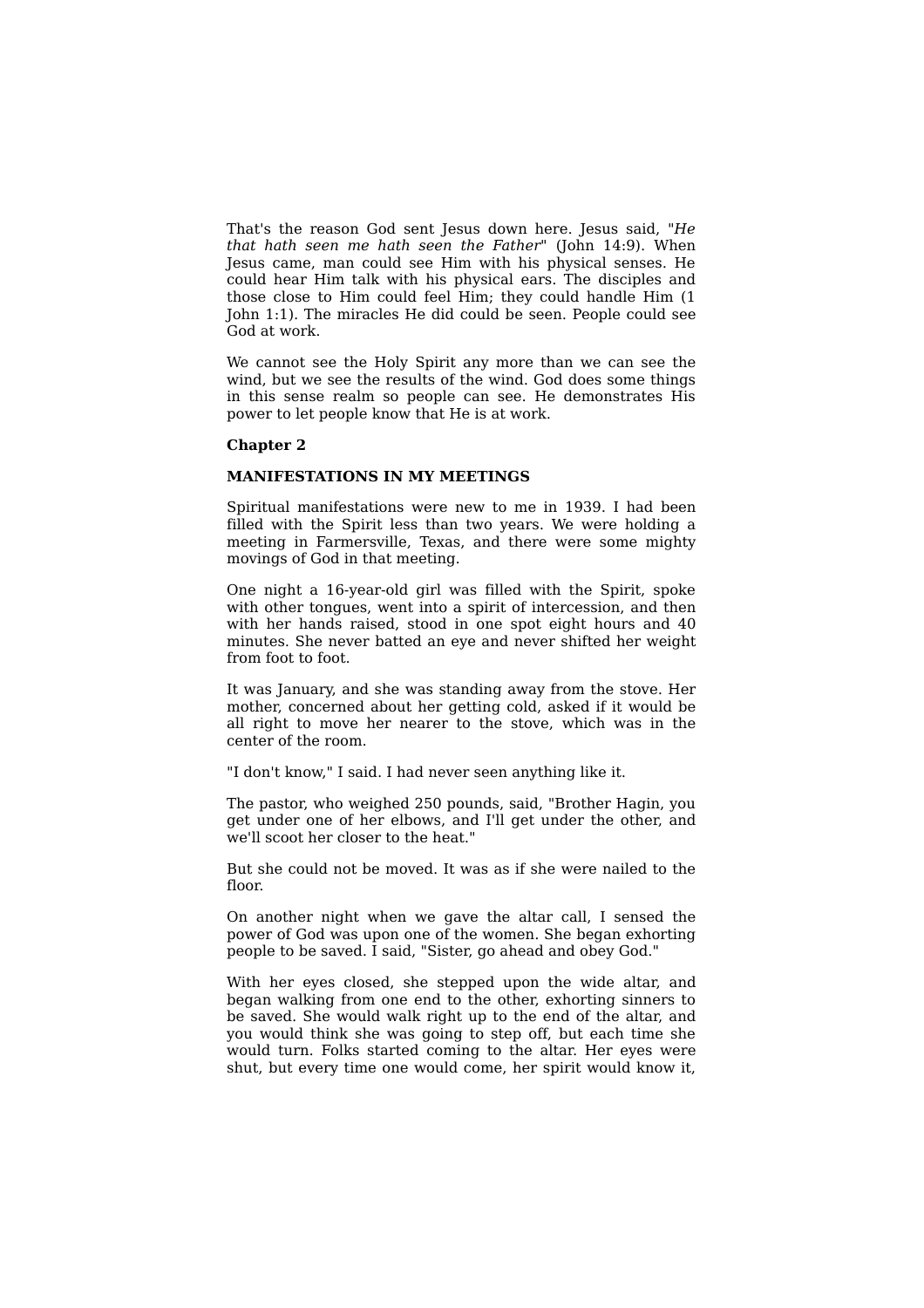and she'd dance a little jig for joy. Then she would go right back to exhorting. When the 20th person had come—every single sinner was saved that night—God is my witness, my wife is my witness, and each person in that building is my witness, she began to dance right off the end of the altar. She stood in midair dancing! Her feet were not touching the floor. Everyone saw it. I could have reached out and touched her. Then she turned and danced back onto the altar, down the altar to the other end, stopped, opened her eyes, and stepped off.

These things were new to my wife. She was Methodist and had received the Holy Spirit only two months before. They were also new to the pastor's bride, a Baptist schoolteacher, and his younger brother. I didn't know it, but they had been questioning, "Is this God?"

Every morning we had prayer in the parsonage. The next morning, as I knelt by the couch, the Spirit of God said to me, "Go lay the finger of your right hand on the forehead of your wife." He also told me to do the same thing to the pastor's wife and his brother. I got up and walked over to where my wife was kneeling. When I touched her lightly with just one finger, it was as though someone hit her with a ball bat and knocked her flat on her back on the floor. The same thing happened with the other two.

*What am I going to do now?* I thought. I didn't know that was going to happen. So I went back and knelt by the couch to see if He would say anything else. After some time, I'm really not certain how long, but about 10 minutes, the Word of the Lord came to me saying, "Go kneel by each one.

Tell them to try to get up. Then ask them if they acknowledge that what is happening is the power of God."

I knelt by my wife and whispered into her ear what the Lord had said. When she tried to get up, she couldn't. It was as if she were glued to the floor. Then I asked, "Do you acknowledge that what is going on in the meeting and here is the power of God?"

"Yes," she replied.

I went to the others. They answered just as my wife did. Nothing happened, so I went back to the couch to wait and see if He had anything else to say. (The pastor told me later that about this time he decided he would get his wife up from there. But he couldn't even lift her arm off the floor, much less her body.)

Again, after some time, the Lord said,

"Go back and touch them with your finger.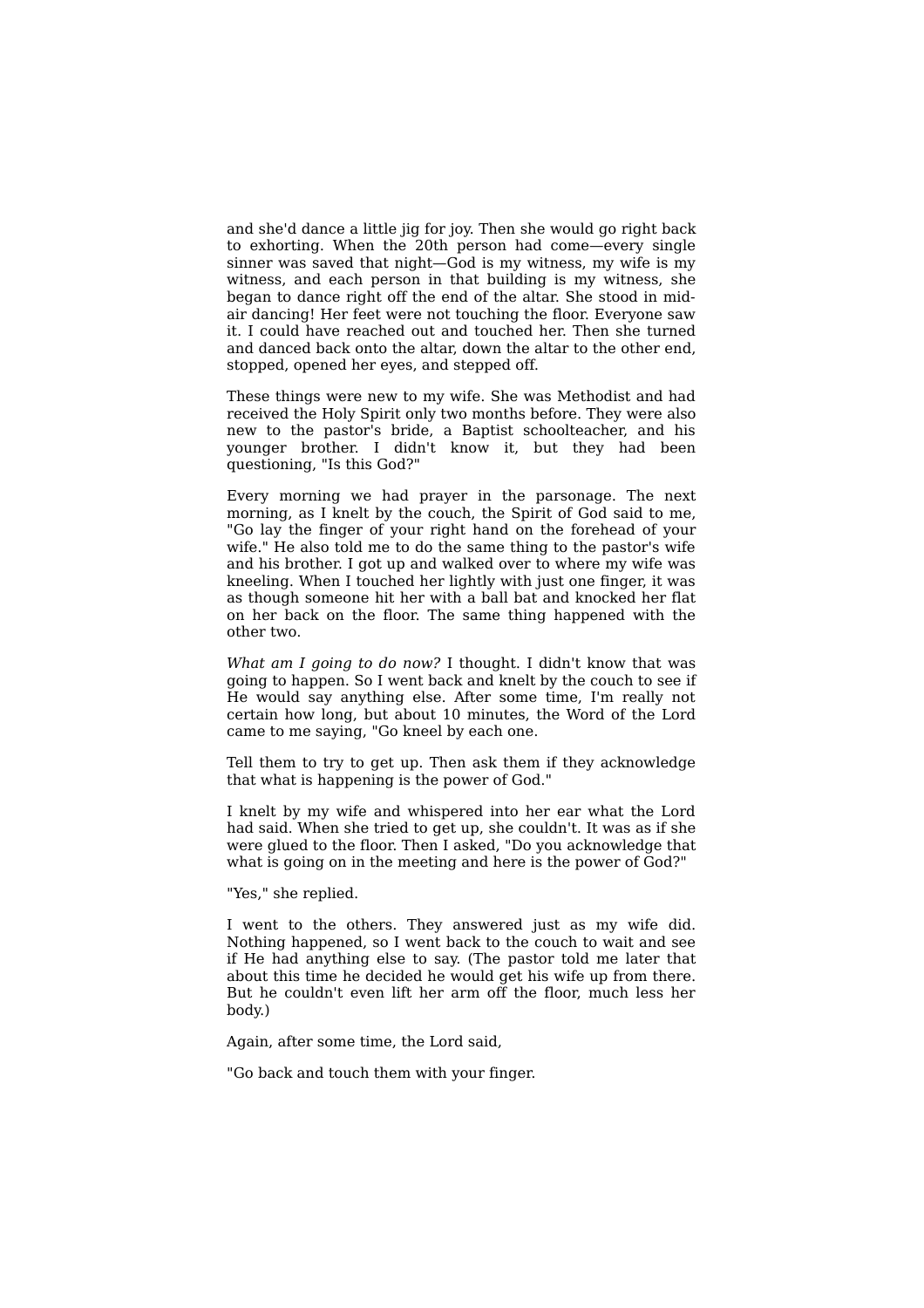They'll be released and can get up." When I did, they were released.

In 1950 I was holding a meeting in a little town near Fort Worth, Texas. A man was there who had been in the healing line 16 times.

I saw him coming the 17th time. I thought to myself, *There comes that poor fellow.*

But when he got to me, I reached out my hands and found he had gotten his faith into motion. Did you ever take hold of an electrical wire? I reached out my hand and couldn't even see around me for a minute.

The congregation said they saw fire jump out of my hand.

There were 14 ministers sitting on the platform. One was a founding father of the Assemblies of God movement in the United States, and he was sitting the closest.

He told me afterwards, "I've never seen anything like that in my life. You never did touch him. You just got close and literal fire jumped out of your hand and struck that fellow right in the forehead. There wasn't anybody around him, but it looked like some unseen power picked him up and threw him about 14 feet. He rolled up under the front pew talking in tongues and was healed."

Now, that same fellow had been in the line 16 times. What made the difference?

The pastor of the church said to me afterwards, "I knew that young man was going to receive tonight.

When I opened up the building he was sitting on the front steps. He said, 'Pastor, you watch tonight. When Brother Hagin lays hands on me, I will receive.'" That was his faith talking. He came expecting it.

In 1971 I was preaching in Tyler, Texas.

I called for the healing line, and there was a lady just a few seats from the front so bound with arthritis she couldn't get up. Her husband and some ushers finally lifted her to her feet. After they got her up, her husband put a cane in her hand. With that cane, and him helping her, and one of the ushers helping, it seemed like it took them ten minutes to go just a few feet. In fact, the whole prayer line formed while she was coming.

When I laid hands on her, it was like you laid hands on a doorknob. Nothing.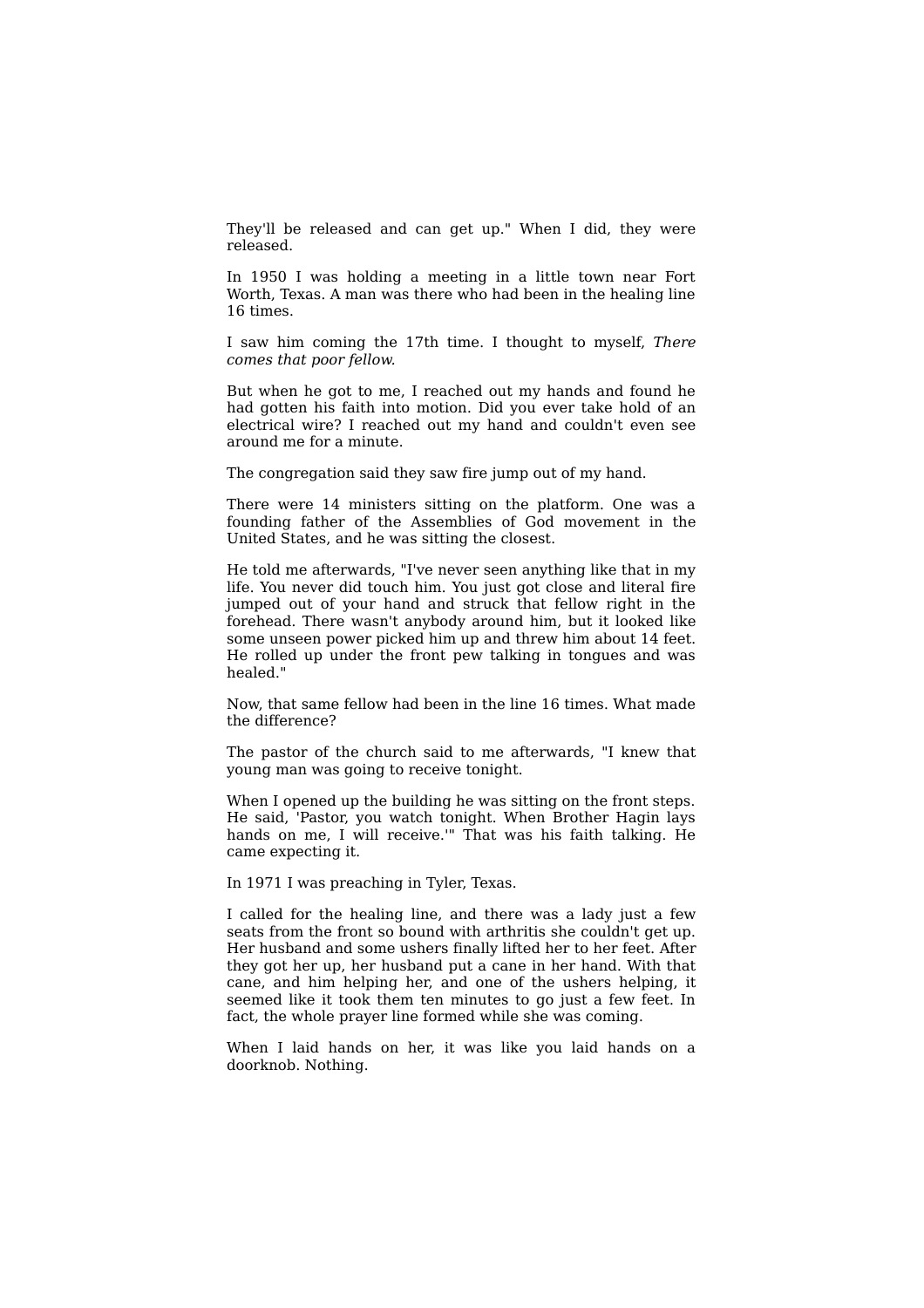Dead. I went on and laid hands on others.

Finally I finished and went back up on the platform to get my Bible.

This lady stepped up a little closer and said, "I want you to lay hands on me again."

I said, "I've already laid hands on you one time." And I remembered how dead it was.

She said, "This is the first time I've ever been in one of these kinds of meetings. I'm Presbyterian myself. But my neighbor had arthritis and I saw her walking down the street today. All her arthritis is gone. I sent my husband out there to have her come by.

"She came to my house and I said,

'What happened to you?' I thought she had found some new kind of medication.

"She said, 'There's a fellow who used to be a Baptist preacher who's laying hands on people. He laid hands on me two nights ago and I was instantly healed of arthritis.' So I said to my husband, 'Just get me down there tonight.'

"This is all new to us. Besides being bound up with arthritis I've got a hearing aid on. I couldn't hear thunder without that.

And I've got heart trouble, high blood pressure, and kidney trouble."

I said, "You just need a general overhaul then, don't you?"

She replied, "I came down front awhile ago to try you out; to see what you could do."

I said, "You found out what I could do, didn't you?" She answered "Nothing."

"But," she said, "I heard you say that if we believed you were anointed, we would receive that anointing and be healed."

I had told them how Jesus appeared to me in 1950 at a tent meeting in Rockwall, Texas, in a vision and said, "Let us go up before the throne of God." And we went up and stood before the throne of God. He laid the finger of His right hand upon each one of my hands. And then He laid His hand upon my head and said, "I have anointed thee and called thee and given unto thee a special anointing to minister to the sick."

When he laid His hand upon my hands, they began to burn like I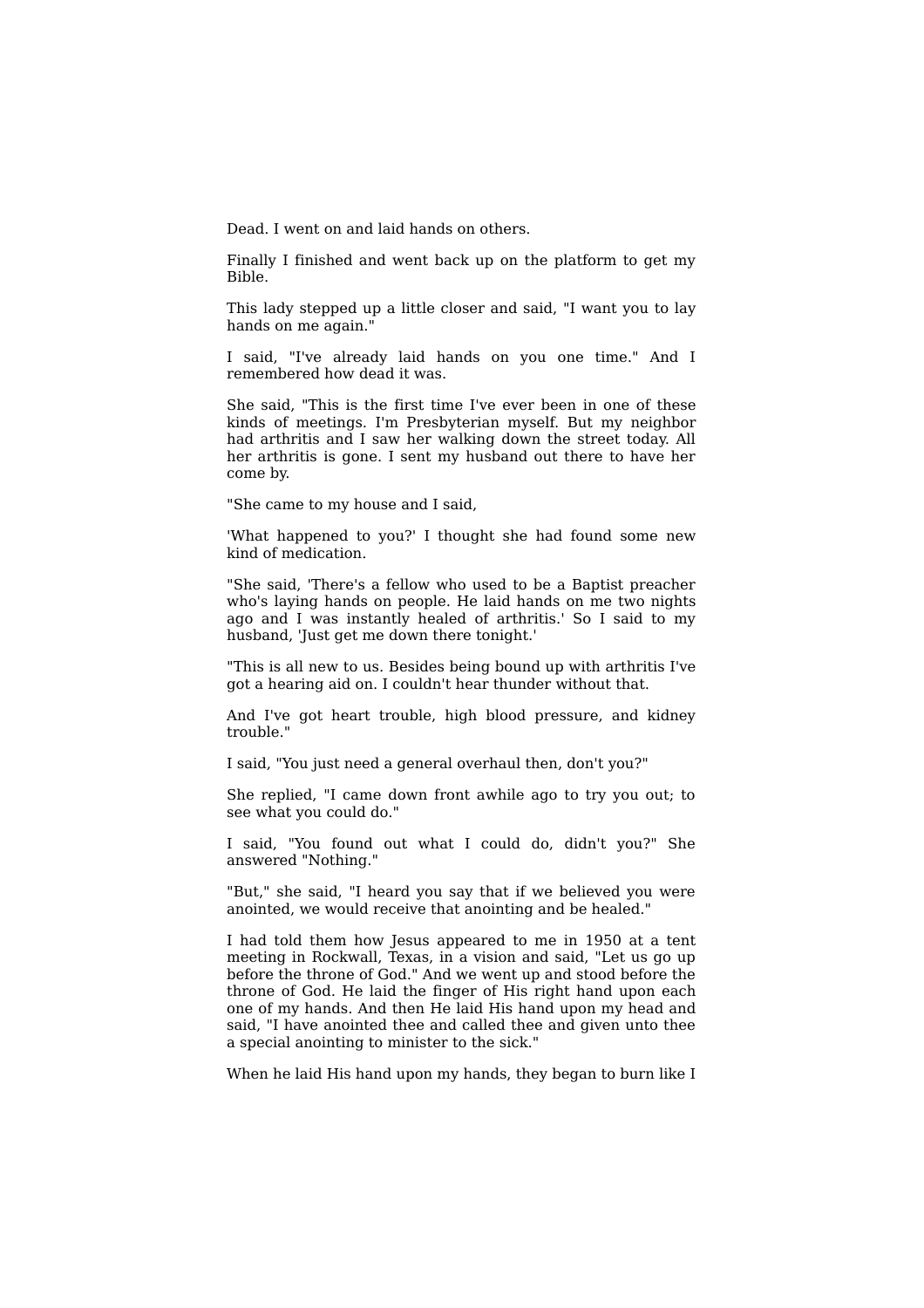was holding a coal of fire.

She said, "Well, I'm ready to believe it."

I saw that she was ready. I reached my hand out and barely brushed her forehead.

The power of God went into her and she fell backwards right on the floor.

Now, she laid there for awhile. Her husband got down over her and began to fan her with his hat and pat her cheek and say,

"Momma, momma, momma, momma, momma, momma .... " I saw he was concerned. He thought she had fainted, or passed out.

I said, "Brother, she's all right. Stop that. There's not anything wrong with her.

That's just the power of God." He said, "Oh, is it?" "Well, yes," I told him. And he started to fan her again with his hat, and pat her cheek saying, "Momma, momma, momma, momma." I said, "Brother, stop that. Stop."

He stopped and looked up at me. I said, "There's not anything wrong with her. She hasn't fainted. She hasn't passed out. She's not unconscious. She has just fallen under the power; that's the power of God. And if she will mix faith with it, it will heal her body." He said, "Oh, will it?" I said, "Yes."

He went back to fanning her and patting her cheek and saying, "Momma, momma, momma." I said, "Brother, get up from there. In the Name of Jesus, I command you to get up on your feet and back off there." He got up and said, "Well, if you say so, all right, but I don't want to." I said, "Just stand there and watch." He was so concerned. And you can understand his anxiety.

After awhile, she began to move a little, and he rushed up to help her. A lady got hold of her, got her to her feet, and her husband tried to hand her the cane. "Can't you see I'm all right?" she told them.

All of her arthritis had disappeared. The first thing she said while she was getting up was, "Praise the Lord. Glory to God." Her arthritis was completely gone. She pulled her hearing aids off and could hear perfectly. She was in the meeting afterwards testifying to the fact that she was perfectly healed. To tell you the truth, she looked 15 years younger.

I remember one time I was preaching at Christ for the Nations and we had a healing line. I was laying hands on people when I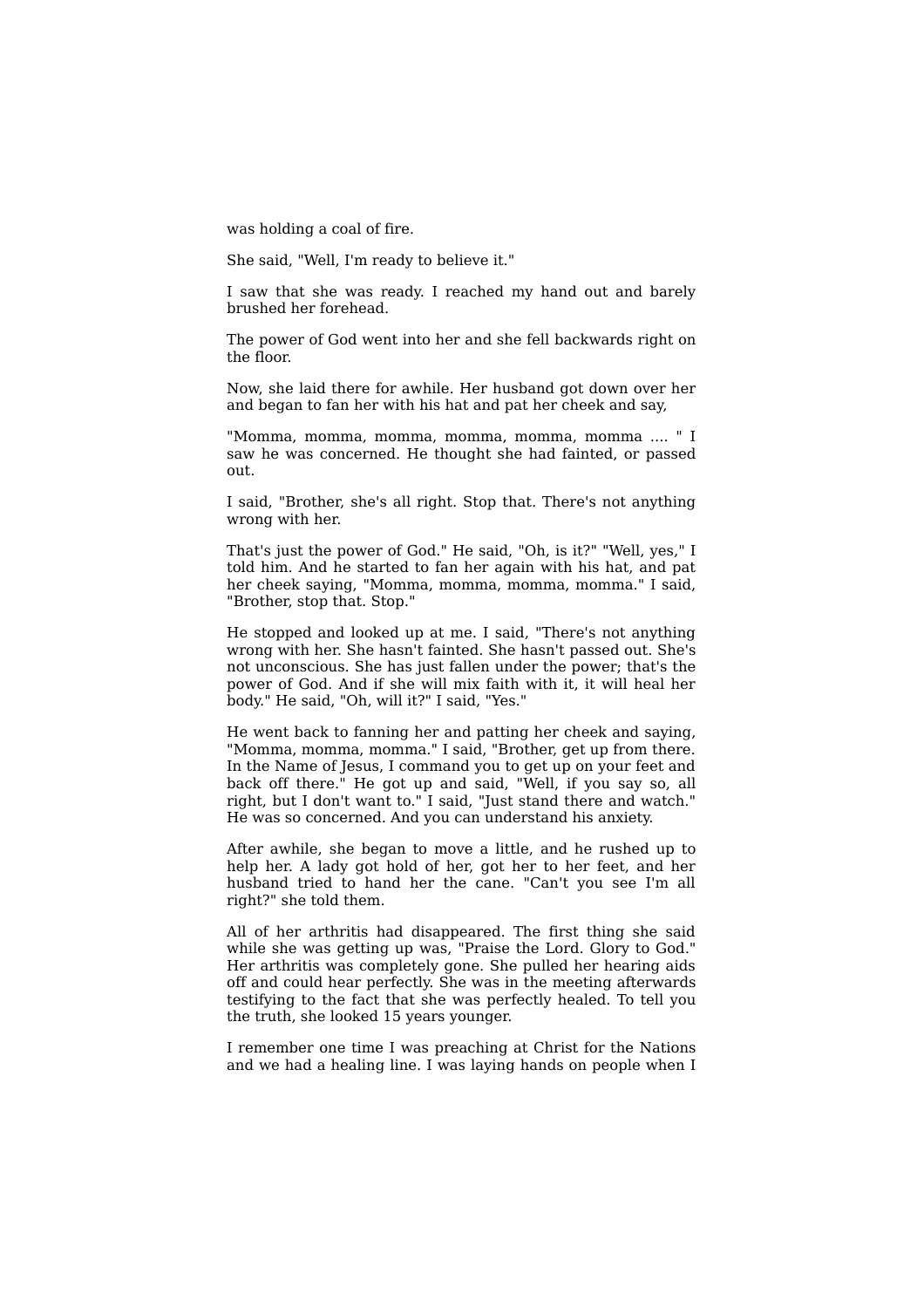saw the glory cloud coming in, enveloping them. I stepped up in front of the pulpit on the platform and noticed all the people had their eyes shut. As that cloud rolled in, I just waved my hand and every one of them went down like dominoes. Several times that has happened to me.

We had a time that night! For one thing, Buddy Harrison, my son-in-law, was helping catch these people and he got in that cloud. I'll step out of it very often to keep from going down myself, because otherwise I'll go down, too. But Buddy didn't know it was there, and he fell in someone's lap! The only way he could get up was simply to roll over and crawl out of the cloud. When he got to the edge of the cloud he could stand up.

Another time I was preaching at Pasadena when I saw that cloud wafting through the congregation. I was laying hands on people and I stepped back out of the cloud because I was about to go down.

My friend, Brother Goodwin, was with me and I put my hand on him to steady myself.

When I touched him it looked like something picked him up, threw him under the front seat, and threw me back up under the platform. Like Ezekiel, we were experiencing the glory of the Lord.

My wife and I were in a meeting in Houston. A pastor's wife had undergone two cancer operations. The third time she went in for surgery the cancer had spread to every organ in her body. Doctors had said she would be dead in three months.

The pastor told us, "I'm going to bring her one night." She was bedfast and he was staying home taking care of her. He wasn't pastoring because taking care of her was a full-time job.

He got her out of bed and brought her; he virtually carried her there. When my wife and I saw her, our hearts went out to her. She looked like the picture of death. I laid hands on her and the power of God went into her, knocking her flat on her back on the floor.

Her husband took her back to the hospital and told me, "I felt like that was one time I took her to the hospital in the will of God." They ran every test they could and didn't find a trace of cancer. It was all gone.

That was in 1971. Today they are both busy pastoring a Full Gospel church in South Texas.

Another time I was in Phoenix, Arizona, holding a one-week faith crusade. A retired army officer who was an alcoholic came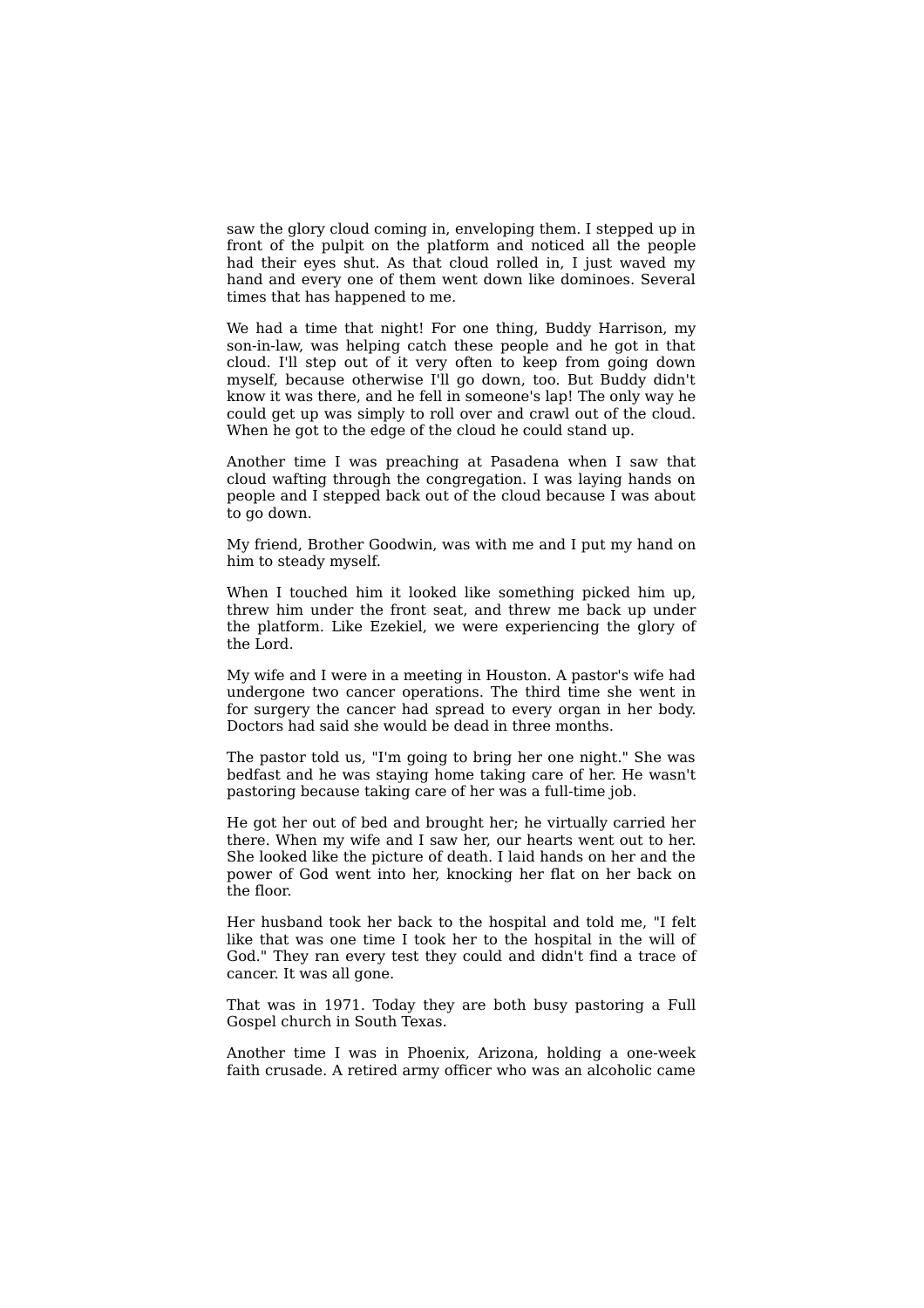to me. He had been to three different army hospitals to take the cure. They didn't dry him out. He came out drinking.

He went into business, but his family had to take it over while he put himself in three different private hospitals. He still came out drinking.

He was from a denominational background.

"When you started laying hands on people," he told me, "I thought I would leave. I had never seen anything like that.

But I needed help desperately."

He told himself he would go forward for prayer, but he wouldn't fall. The next thing he knew he was picking himself up off the floor!

A year later in a meeting, he testified.

He said, "Two things happened. First when that power came on me and I fell to the floor, I got in contact with God in a way that I never had before. He became more real to me. Second, that power drove that alcohol demon right out of my body. I have never touched a drop of alcohol; I've never wanted another drop." His family also witnessed to the fact.

I have had any number of alcoholics tell me similar stories. I remember one who came up after the prayer line was over.

Somebody brought him in from the outside.

Now, the strange thing was he hadn't seen people fall under the power, because the meeting was already over. Some man who had been in the meeting got to talking to him outside and the fellow said he wanted to be delivered. In fact, he was about half drunk right then.

This man brought him in and said,

"Brother Hagin, I realize he's been drinking.

I wouldn't have brought him in, but I believe he is sincere and wants help."

I thought to myself, *That guy is drunk.*

*Will God help him?* But the Lord told me to go ahead and lay hands on him.

He never saw anybody fall under the power. He hadn't been in a service where it was happening. I just laid my hand on his forehead and it looked like an unseen power picked that fellow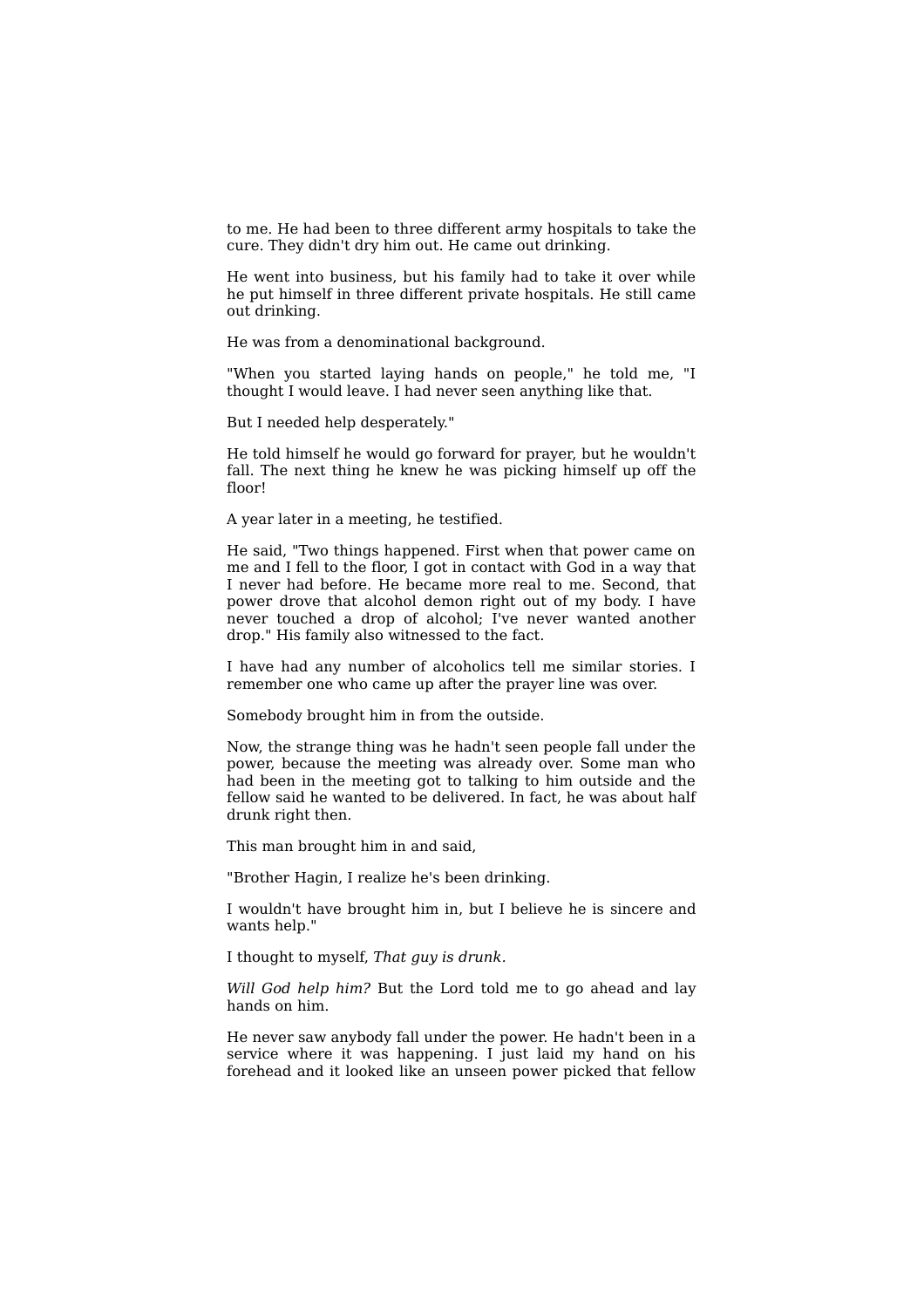up and threw him 12 feet under the front row of seats. You know, he was instantly sober. I'm telling you, we've sold the power of God short.

#### **Chapter 3**

# **SCRIPTURAL REFERENCES**

You may ask, "Is there anything in the Bible about people falling under the power?"

Yes! I will refer briefly to some scriptural accounts (you can look them up and read the entire reference).

### **JOHN 18:1-6**

**1When Jesus had spoken these words, he went forth with his disciples over the brook Cedron, where was a garden, into the which he entered, and his disciples.**

**2And Judas also, which betrayed him, knew the place: for Jesus ofttimes resorted thither with his disciples.**

**3Judas then, having received a band of men and officers from the chief priests and Pharisees, cometh thither with lanterns and torches and weapons.**

**4Jesus therefore, knowing all things that should come upon him, went forth, and said unto them, Whom seek ye?**

**5They answered him, Jesus of Nazareth. Jesus saith unto them, I am he. And Judas also, which betrayed him, stood with them.**

**6 As soon then as he had said unto them, I am he, they went backward, AM) FELL TO THE GROUND.**

Judas betrayed Jesus. He brought with him into the garden a band of men and officers from the chief priests and Pharisees.

Jesus asked them, "Whom seek ye?" They answered, "Jesus of Nazareth." And Jesus said, "I am He."

Notice the 6th verse, *"As soon then as he had said unto them, I am he, they went backward, AND FELL TO THE GROUND."*

"Yes," someone might say, "but that was in the presence of Jesus." Friends, Jesus said, *"For where two or three are gathered together in my name, there am I in the midst of them"* (Matthew 18:20). If people fell over backwards in the presence of Jesus then, why would they not now? He is here!

# **MATTHEW 28:1-4**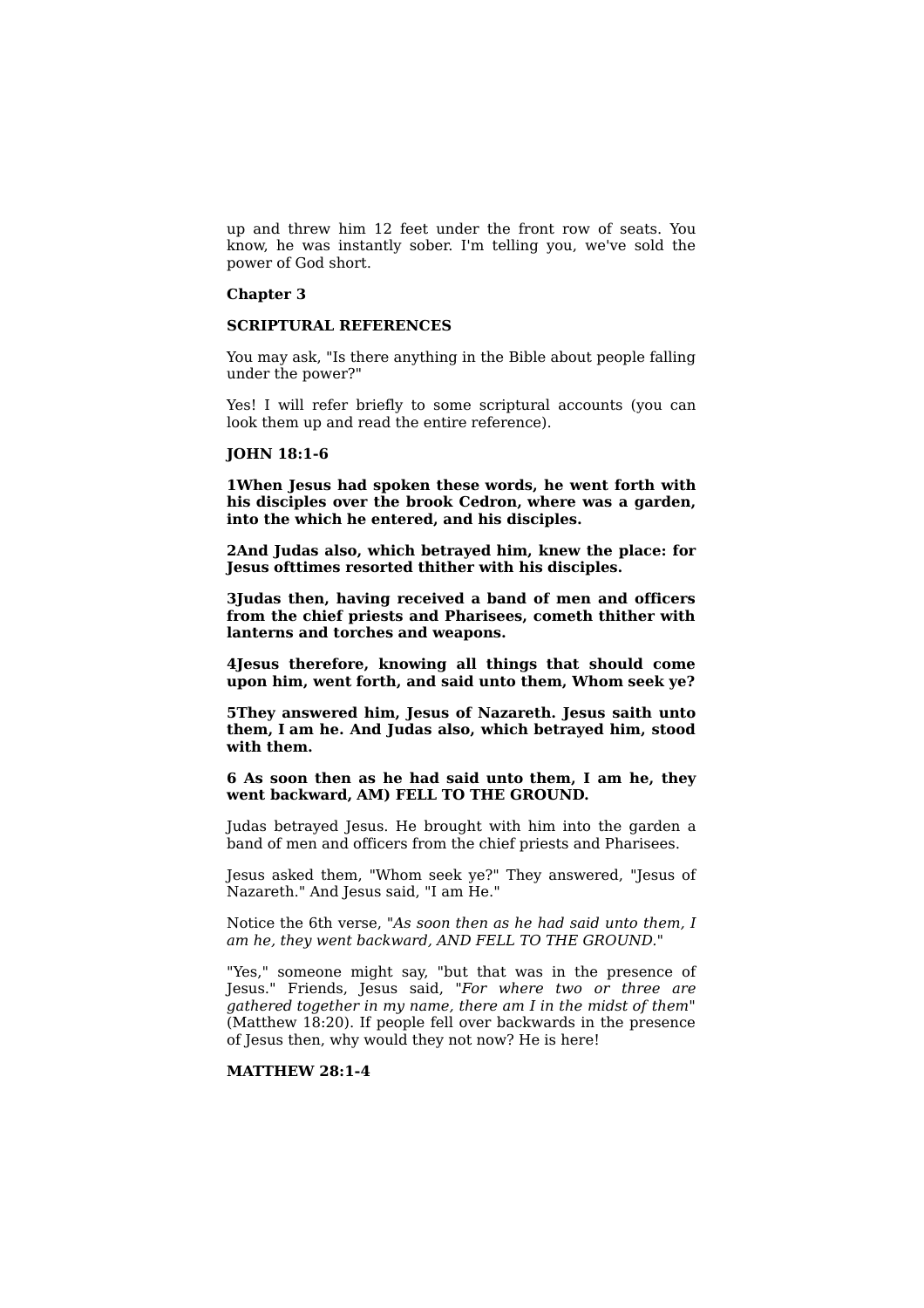**1 In the end of the sabbath, as it began to dawn toward the first day of the week, came Mary Magdalene and the other Mary to see the sepulchre.**

**2And, behold, there was a great earthquake: for the angel of the Lord descended from heaven, and came and rolled back the stone from the door, and sat upon it.**

**3His countenance was like lightning, and his raiment white as snow:**

**4And for fear of him the keepers did shake, AND BECAME AS DEAD**

**MEN.**

A watch of soldiers—stalwart men—had been set at the tomb of Jesus to keep it, to make sure no one stole His body. But when the angel of the Lord came and rolled the stone away, verse 4 says, *"And for fear of him the keepers did shake, AND BECAME AS DEAD MEN."* That means they fell. Did you ever see a dead man standing up?

"But Brother Hagin," some would say, "an angel came down there." The Holy Spirit of God—the third person of the Godhead —is greater than any angel. And He is here!

# **MATTHEW 17:1-6**

**1 And after six days Jesus taketh Peter, James, and John his brother, and bringeth them up into an high mountain apart,**

**2 And was transfigured before them: and his face did shine as the sun, and his raiment was white as the light.**

**3 And behold, there appeared unto them Moses and Elias talking with him.**

**4 Then answered Peter, and said unto Jesus, Lord it is good for us to be here: if thou wilt, let us make here three tabernacles; one for thee, and one for Moses, and one for Elias.**

**5 While he yet spake, behold, a bright cloud overshadowed them: and behold a voice out of the cloud, which said, This is my beloved Son, in whom I am well pleased; hear ye him.**

**6 And when the disciples heard it, THEY FELL ON THEIR FACE, and were sore afraid.**

This happened at what we call the Mount of Transfiguration. It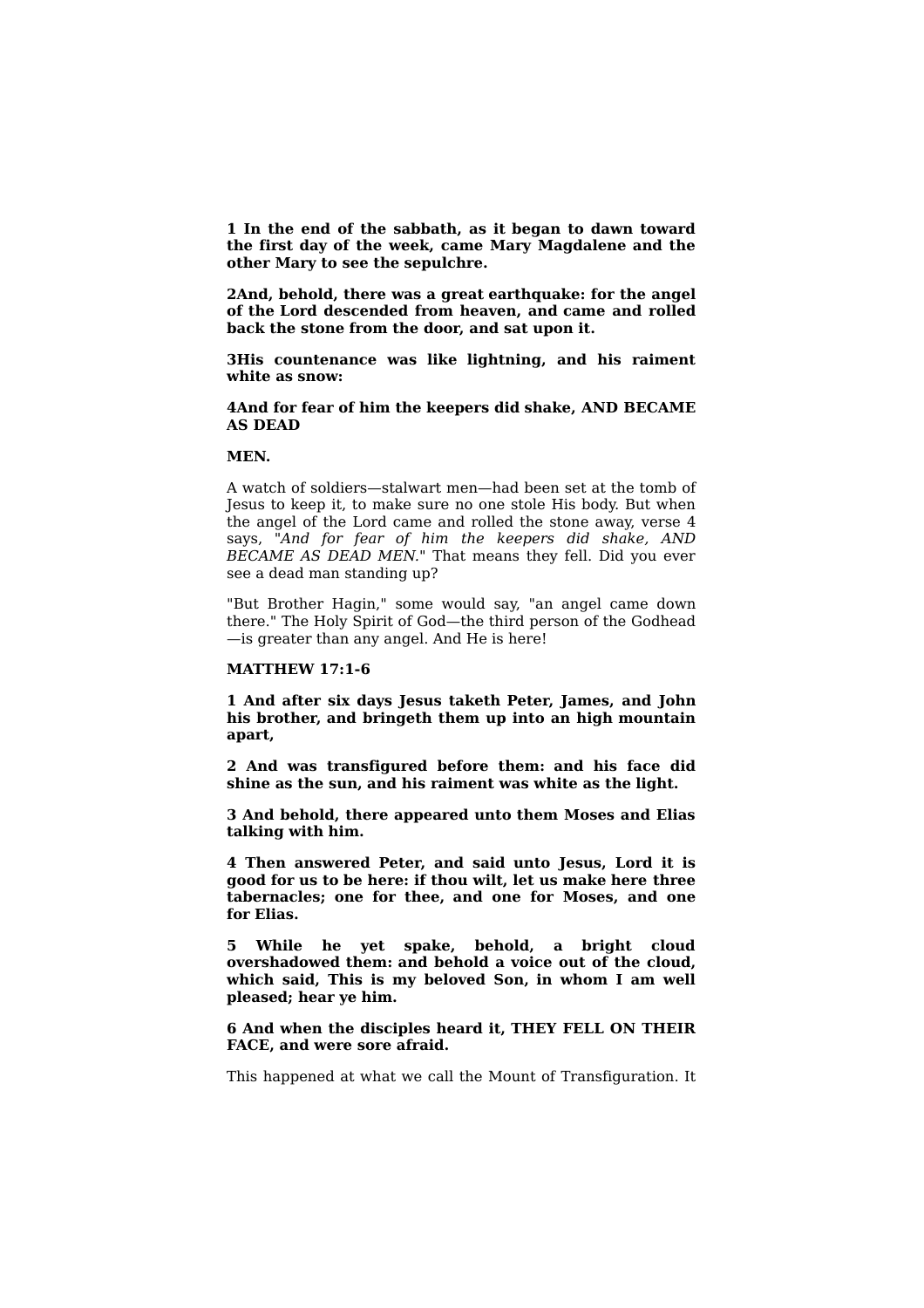was just a foretaste and preview of His resurrection.

He has now been raised from the dead, ascended unto God, sat down at the right hand of the Father, and has sent the Holy Spirit back as His representative on earth.

It is no wonder that when He is manifested among us today people will fall. Where God's power has been in great manifestation, it has been so.

#### **ACTS 9:4**

#### **4 AND HE FELL TO THE EARTH, and heard a voice saying unto him, Saul, Saul, why persecutest thou me?**

#### **ACTS 26:14**

**14 AND WHEN WE WERE ALL FALLEN TO THE EARTH, I heard a voice speaking unto me, and saying in the Hebrew tongue, Saul, Saul, why persecutest thou me? it is hard for thee to kick against the pricks.**

Acts 9 tells of Saul's conversion on the road to Damascus, *"And he fell to the earth ...."* When Paul recites it over in Acts 26:14, he says they all fell. The others didn't get anything, but they fell anyway. Why?

They came into contact with the supernatural.

The Scriptures teach three kinds of prostration.

1. *Voluntary prostration* (Example: Luke 17:16): This is when we voluntarily fall on our knees, on our faces, before God, to worship, to pray, to intercede and to give thanks. Often I turn to the prayers of Paul in Ephesians and begin my prayers with them. In 34

Ephesians 3 Paul says, *"I bow my knees unto the Father of the Lord Jesus Christ"* and very often I like to get on my knees and say that. Many times I've just voluntarily fallen before Him.

2. Prostration under a heavy burden of prayer (Example: Matthew 26:36-39): Jesus in Gethsemane, *"began to be sorrowful and very heavy. Then saith he unto them, My soul is exceeding sorrowful, even unto death ... And he went a little farther, AND FELL ON HIS FACE, and prayed"* (vv. 37-39).

Such a heavy burden of prayer, of intercession, can come upon you, that you fall on your face, and you can do nothing else. There is travail in the spirit (Gal. 4:19).

3. *Being overwhelmed by God's presence:* The kind of prostration which is our subject is beyond the first two; it is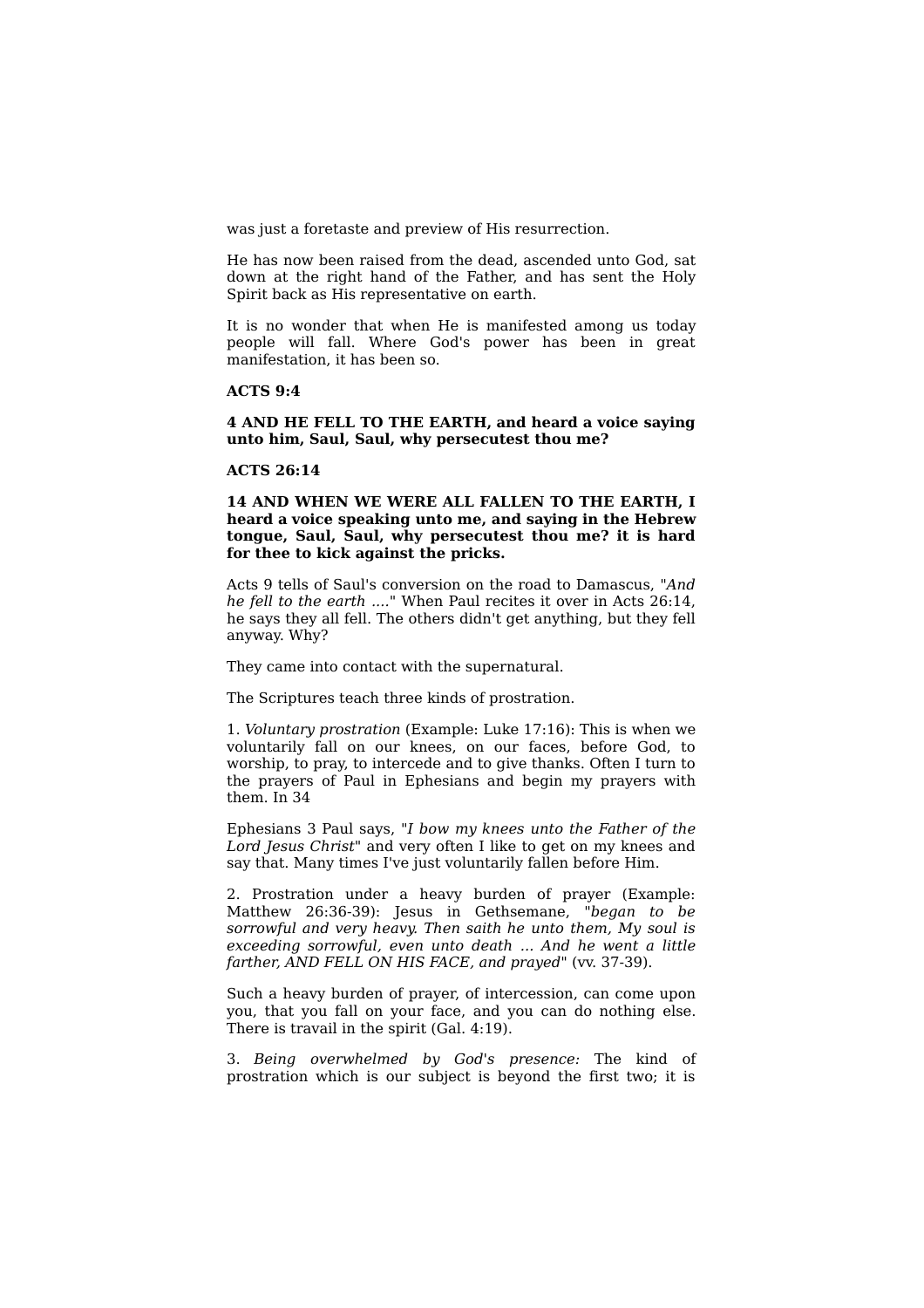being overwhelmed with God's divine presence.

### **EZEKIEL 1:28; 2:1,2**

**28 As the appearance of the bow that is in the cloud in the day of rain, so was the appearance of the brightness round about. This was the appearance of the likeness of the glory of the Lord. And when I saw it, I FELL UPON MY FACE, and I heard a voice of one that spake.**

**1And he said unto me, Son of man, stand upon thy feet, and I will speak unto thee.**

**2And the spirit entered into me when he spake unto me, and set me upon my feet, that I heard him that spake unto me.**

Ezekiel had a divinely granted appearance. Notice in 1:28 that he fell, and in 2:2, the Holy Spirit set him up again.

People think it's funny when folks fall under the power. Wait until we start seeing God stand them back up again!

Why did Ezekiel fall? He was overwhelmed with the presence of God. Did you notice what he saw? He said he saw 36

#### *"the appearance of the likeness of the glory of the Lord."*

When they dedicated Solomon's Temple in the Old Testament, the Bible says that when the players of the musical instruments and the singers became as one, *"... the house was filled with a cloud, even the house of the Lord; SO THAT THE PRIESTS COULD NOT STAND TO MINISTER BY REASON OF THE CLOUD: for the glory of the Lord had filled the house of God"* (2 Chron. 5:13,14).

The Shechinah glory of God came in like a cloud and filled the Temple. That's what Ezekiel saw. He saw *the glory!* God let him see it—and he fell. The glory of God, the cloud of the Lord, filled the Temple—and the priests could not stand.

In the Old Testament, they were living under a type and shadow of what we have now. Thank God for the glory of God. You can feel it in manifestation—and sometimes you can see it. I have seen it many times. In my meetings, I have seen it come rolling in from the back—rolls of glory coming in and enveloping. When this happens, I don't have to touch anyone, but just wave at them, and everyone falls flat on the floor. Sometimes I get caught up in that cloud, and don't even see the congregation. It's the glory of the Lord—the cloud of the Lord. The Bible says so.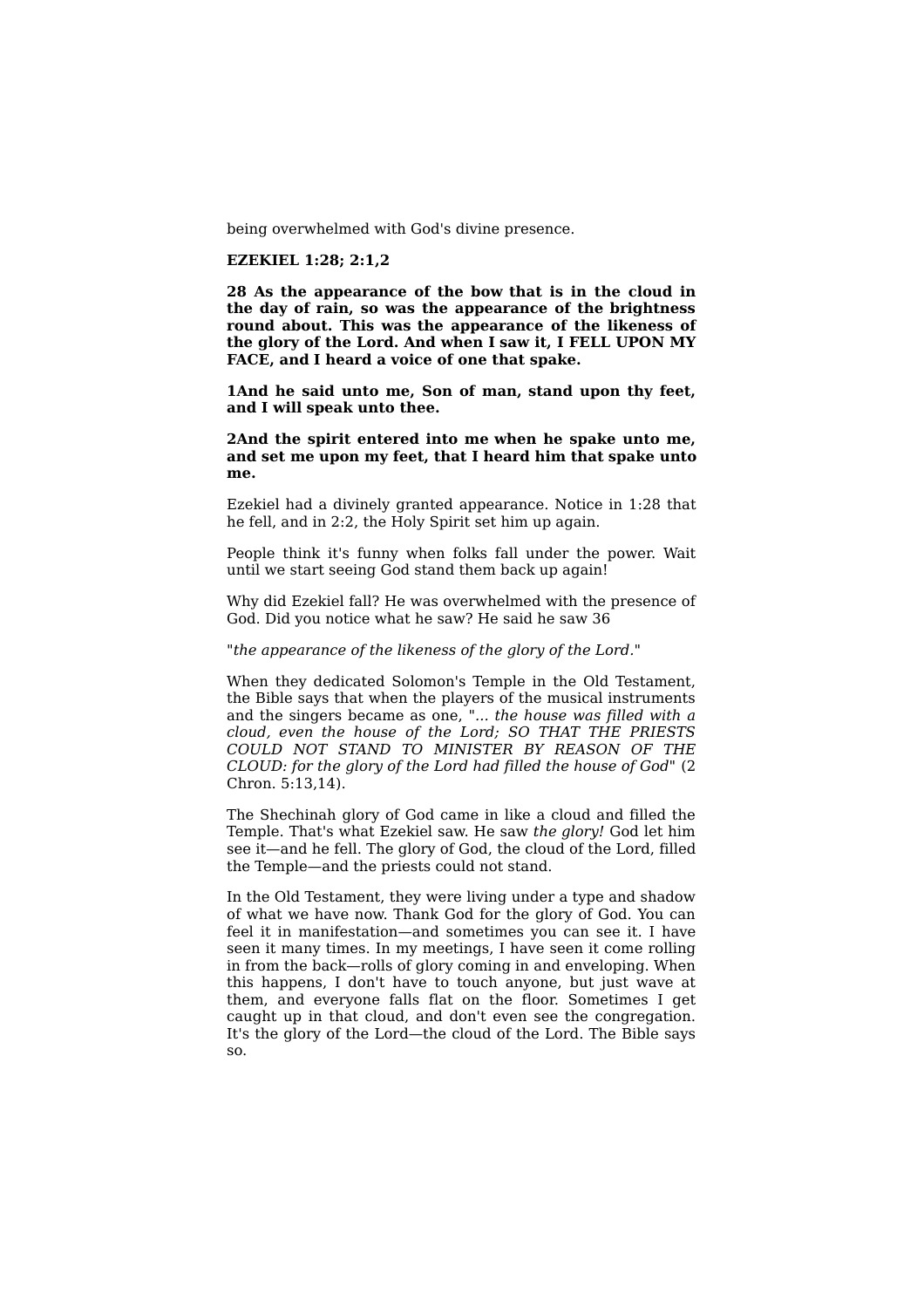Now let me prophesy a little to you. Let me give you a word of wisdom—not prophesy in the sense of a man speaking at the moment under the inspiration of the Spirit of God in an ecstatic utterance—but prophesying and foretelling something.

There will be a revival in this area of physical phenomena in these days in which we are living. We're in the edge of it now.

Some say, "Well, it's all over. You might as well dig a hole and get in it. The devil's going to take over."

Don't you believe a word of it. *God's power shall come into manifestation in this hour.* His glory shall be revealed as never before. And men shall see His glory! They shall behold His power!

*I'm going to take you on into My power.*

*You've only touched the outside realm; just the edge.*

*A few men stepped a little further, And momentarily had a manifestation Of divine power in their ministries. Even the dead on many occasions Have been raised, And great miracles of healing Have happened. But no man has ever stepped Into that realm To abide and minister.*

*I'm preparing a group in this day, Who without fear and in faith, Will step out of the natural.*

*They will step out Beyond human mentality; Step out beyond The physical senses;*

*Step over into the realm of faith; Step into the realm Of power and glory.*

*And My glory, Saith the Lord, Shall be made manifest Unto thee.*

*And many who will doubt, I'll even visit them.*

*And the visible cloud of the Lord Shall even come Into visible contact with them.*

*And they'll say, "Surely the Lord Is at work .... "*

*Prophecy given in Houston, Texas, by Dr. Kenneth E. Hagin*

# **A Sinner's Prayer to Receive Jesus as Savior**

Dear Heavenly Father,

I come to You in the Name of Jesus.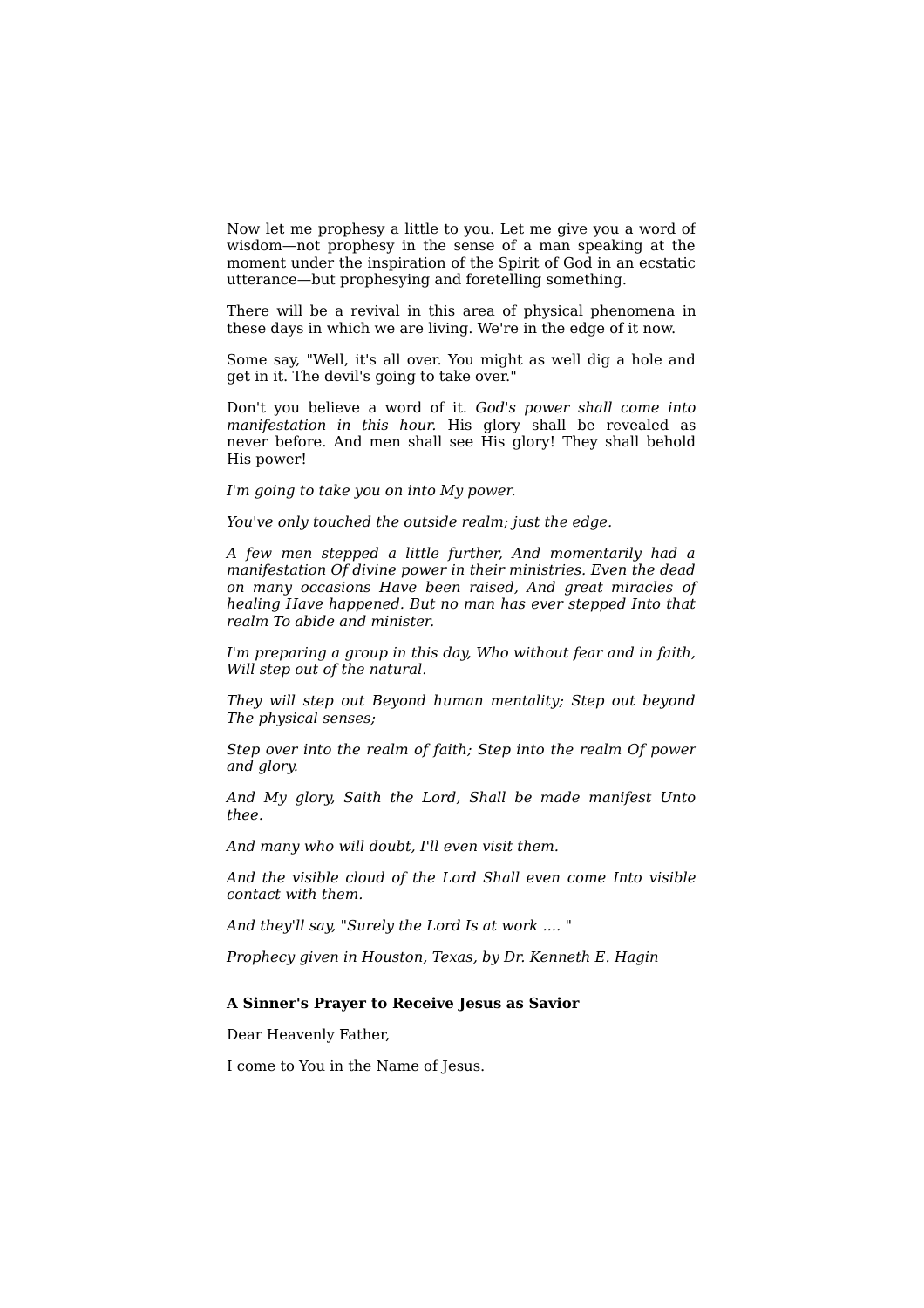Your Word says, *"... him that cometh to me I will in no wise cast out"* (John 6:37).

So I know You won't cast me out, but You take me in. And I thank You for it.

You said in Your Word, *"... if thou shalt confess with thy mouth the Lord Jesus, and shalt believe in thine heart that God hath raised him from the dead, THOU SHALT BE SAVED.... For whosoever shall call upon the name of the Lord shall be saved"* (Rom. 10:9,13).

I believe in my heart that Jesus Christ is the Son of God. I believe He was raised from the dead for my justification.

I am calling upon His Name—the Name of Jesus—so I know, Father, that You save me now.

Your Word says, *"... with the heart man believeth unto righteousness; and with the mouth confession is made unto salvation"* (Rom. 10:10).

I do believe with my heart, and I confess Jesus now as my Lord.

Therefore I am saved!

Thank You. Father!

Signed  $\Box$ 

 ${\rm Date}$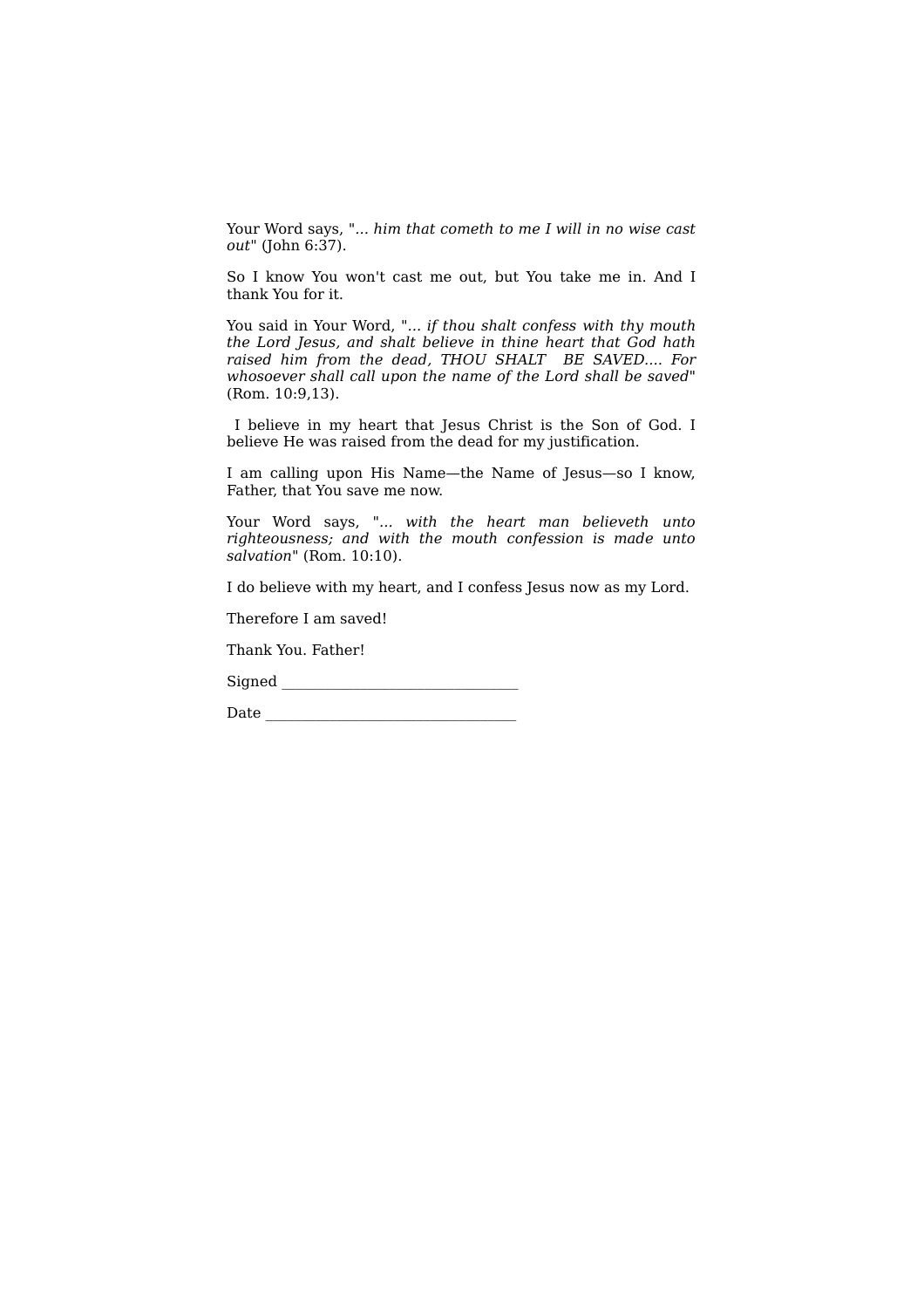# **Document Outline**

Why Do People Fall Under the Power? Contents